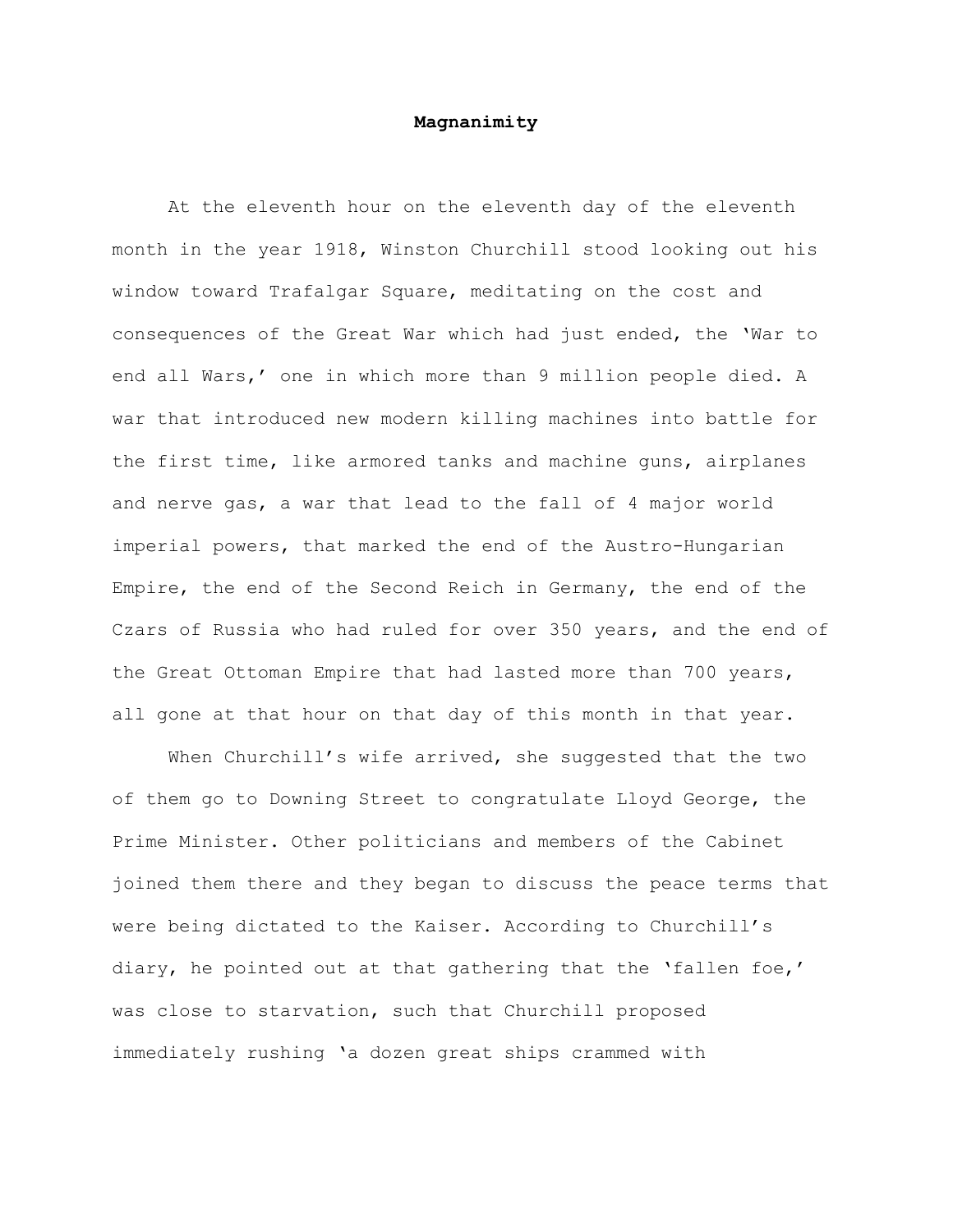provisions' to the German port of Hamburg for distribution to the people. The suggestion, however, fell upon deaf ears.

At about the same hour that Churchill's magnanimous suggestion was being rebuffed by his less merciful colleagues, a twice decorated German non-commissioned dispatch runner, who had been temporarily blinded during a heavy gas attack on the night of October  $13<sup>th</sup>$ , sat in a Prussian military hospital and learnt of Germany's plight from a sobbing Lutheran chaplain. Six years later that soldier wrote down a description of his reaction to the news:

"I knew that all was lost," he wrote. "Only fools, liars, and criminals could hope for mercy from the enemy. In these nights hatred grew in me, hatred for those responsible for this deed . . . The more I tried to achieve clarity on the monstrous event in this hour, the more the shame of indignation and disgrace burned my brow. What was all the pain in my eyes compared to this misery? In the days that followed, my own fate became known to me . . . I resolved to go into politics."

That German soldier's name was Adolf Hitler.

I have often wondered what would have happened if those politicians in Downing Street on that fateful afternoon of 1918 had been infected by the largeness of heart and magnanimity of Churchill's vision, and had rushed those food ships and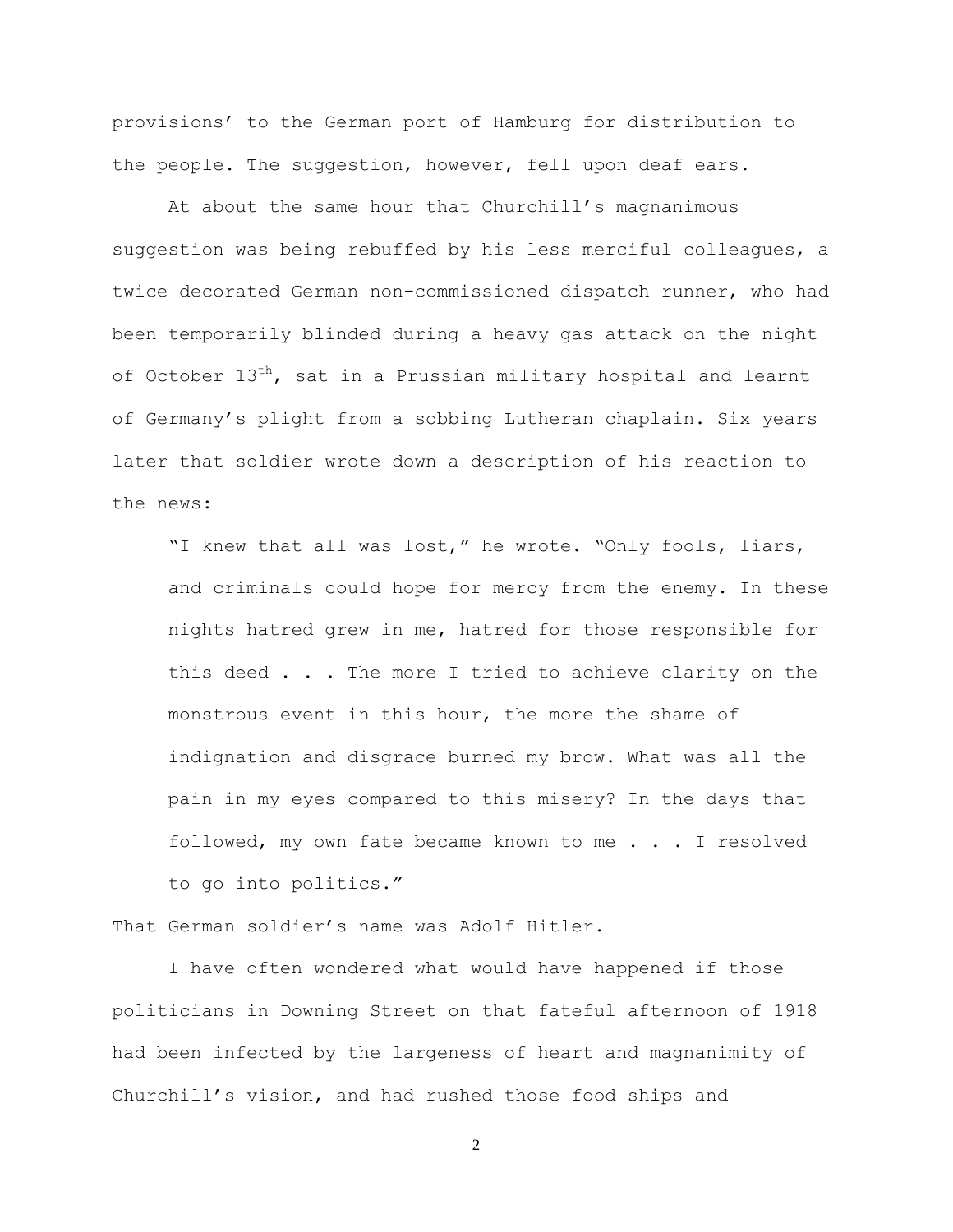provisions to Hamburg. Germany might have been brought again within the fold of nations, and thus averted the great and tragic economic and social disaster that soon suffered thereafter. The whole history of the twentieth century might have taken a very different turn, and we might have avoided the dire consequences of the Holocaust and *another* World War.

Indeed after the second great World War of the twentieth century, the Americans were affected by a spirit of magnanimity and conceived of the celebrated Marshall Plan for the benefit of the defeated in Europe, for the reconstruction of the devastated cities, and the recovery of nations and governments. And there has been a remarkable peace among the nations in Europe ever since. A reading of history, I think, shows that time and time again, an act of magnanimity at a particularly significant moment could have stopped the unfolding drama of some great tragedy and altered the course of history, and changed the destiny of so many lives.

Magnanimity, a largeness of heart, a generosity of spirit; a forgiving nature; the kind of human sympathy that succeeds in loving its enemy, as Jesus commanded us all to do, and often, thereby, turns enemies into friends. For who at the end of World War II would have ever imagined that a few short years later that our enemies Germany and Japan would be amongst America's strongest allies? Such is the power of magnanimity, perhaps most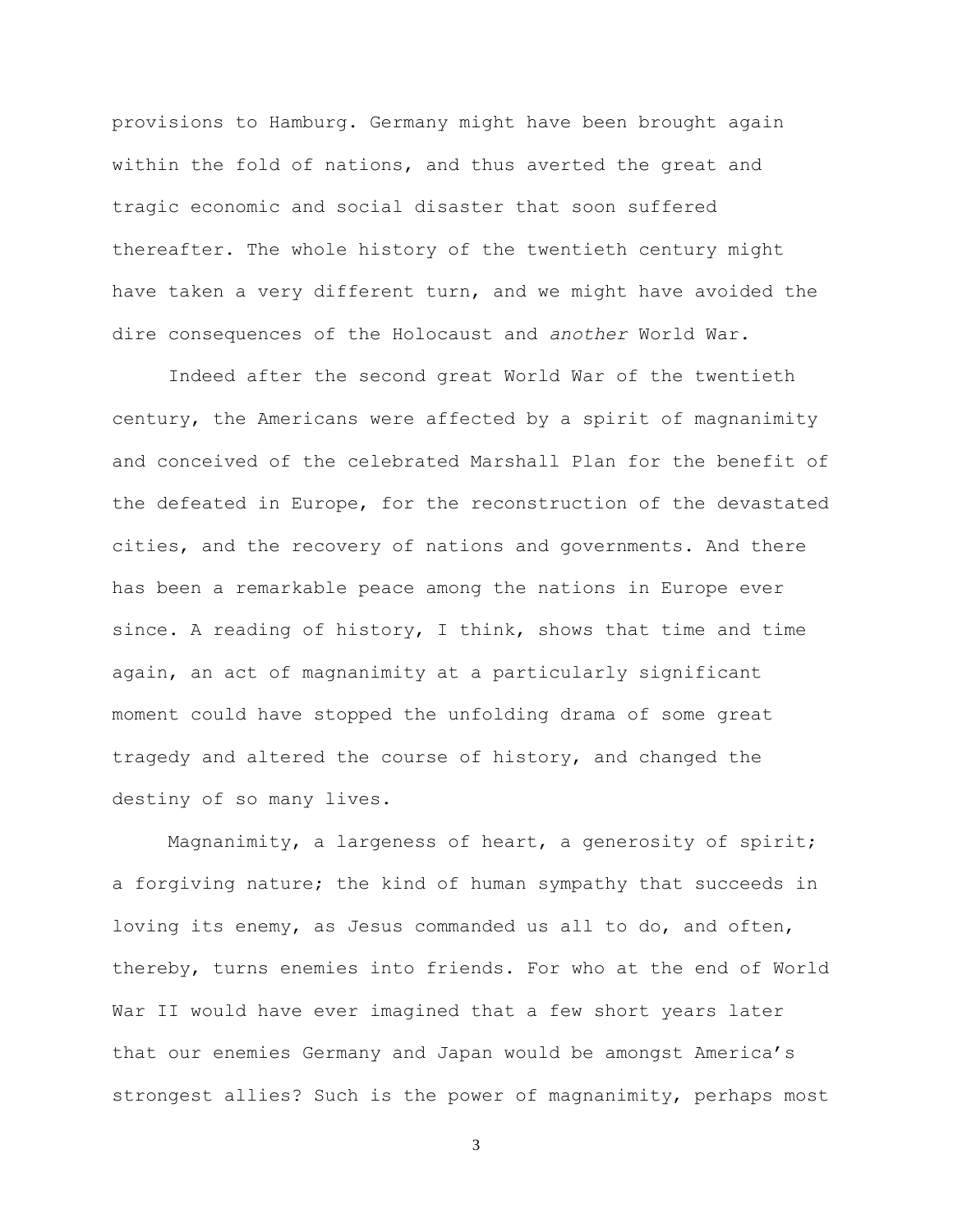dramatically seen after war, and not uncommon among soldiers or among athletes who struggle with each other, whereas it is, I think sadly, so less commonly found among those who struggle mainly with ideas. Generals and football players are often more magnanimous than our religious leaders or our politicians.

Jesus, however, exemplified that spirit of magnanimity in his life and in his death, as he dined with sinners and taxcollectors, as he went about with publicans and Pharisees, honored Samaritans, as he dismissed the woman caught in adultery, or allowed the harlot to wash his feet with her tears, or cured the sick daughter of the Syro-Phoenician woman, and at the end of his life as he bespoke those selfless words as he lay dying upon the Cross: "Father, forgive them for they know not what they do."

So these days in this bitterly divided country of ours, we need more of the spirit of magnanimity, especially in light of this very long and contentious election season of ours. I hope that we will all be generous with one another, as a nation and as individuals, that we will be infected with the magnanimous spirit of Churchill or Marshall for those in need and those who are suffering. That we will be far less interested in victory, or in profit, or in keeping what we have for ourselves, and much more interested in a magnanimity and generous spirit that can alter the course of human history and transform lives. The